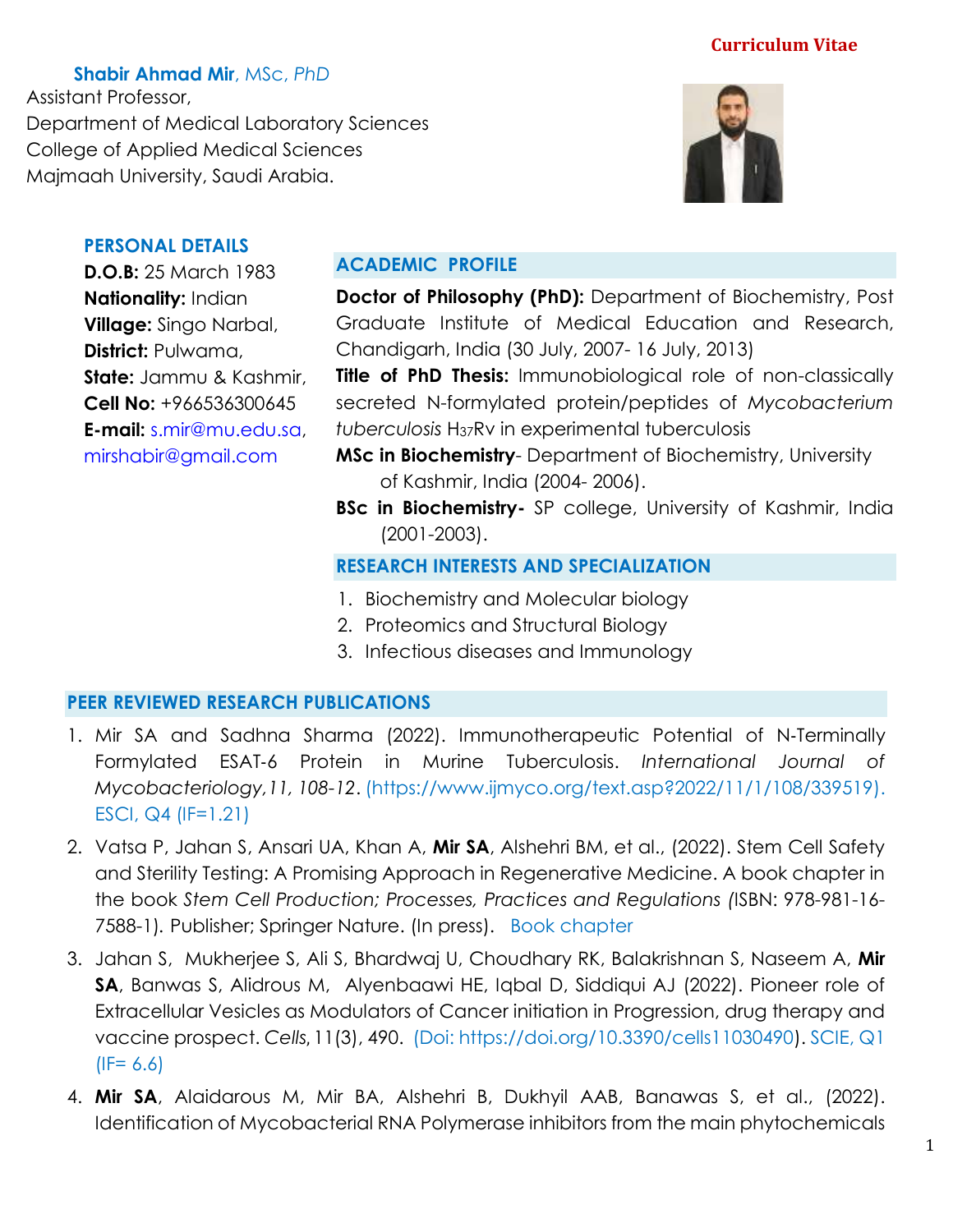of Nigella sativa: An in silico study. *International Journal of Pharmacology.* (In press) SCIE, Q4 (IF=0.751).

- 5. Siddiqui S, Ahmad R, Alaidarous M, Zia Q, **Mir SA,** Alshehri B, et al., (2022). Phytoconstituents from Moringa oleifera fruits target ACE2 and open spike glycoprotein to combat SARS-CoV-2: An integrative phytochemical and computational approach. *Journal of Food Biochemistry*. (DOI: 10.1111/jfbc.14062). SCIE, Q3 (IF=2.72)
- 6. **Mir SA** (2021). Investigation of the anti-TB potential of selected phytochemicals of Nigella sativa using molecular docking approach. Journal of Pharmaceutical Research International, 33, 278-286. (DOI: 10.9734/jpri/2021/v33i45B32805). ESCI, Q4 (IF=NA)
- 7. Alsagaby SA, Aljouie A, Alshammari TH , **Mir SA** , Alhumaydhi FA , Abdulmonem WA et al., (2021). Haematological and radiological-based prognostic markers of COVID-19. *Journal of Infection and Public Health*, 14, 1650-1657. (DOI: [https://doi.org/10.1016/j.jiph.2021.09.021\)](https://doi.org/10.1016/j.jiph.2021.09.021). SCIE, Q2 (IF= 3.718)
- 8. Kinyoki1D, Osgood-Zimmerman AE, Bhattacharjee NV, Local Burden of Disease Anaemia Collaborators (**Mir SA** and others), Kassebaum NJ and Hay SI (2021). Anemia prevalence in women of reproductive age in low- and middle-income countries between 2000 and 2018. *Nature Medicine*, 27(10):1761–1782. (DOI: [https://doi.org/10.1038/s41591-021-](https://doi.org/10.1038/s41591-021-01498-0) [01498-0\)](https://doi.org/10.1038/s41591-021-01498-0). SCIE Q1 (IF= 53.44)
- 9. Sidiq M, Alenazi W, Kashoo FZ, Qasim M, Lopez MP, Ahmad M, Mani S, Shaphe MA, Khodairi O, Almutairi A, **Mir SA** (2021). Prevalence of non-specific chronic low-back pain and risk factors among male soldiers in Saudi Arabia. *Peer, 9:e12249*. (DOI: 10.7717/peerj.12249). SCIE, Q2 (IF= 2.984)
- 10.**Mir SA** (2021). Structure and function of the important internalins of Listeria monocytogenes. *Current protein and peptide Sciences*, 22(8), 620-628.

DOI: 10.2174/1389203722666210902163300. SCIE, Q3 (IF=3.272)

- 11.**Mir SA**, Firoz A, Alaidarous M, Alshehri B, Dukhyil AA, Banawas S, Alsagaby SA, et al., (2022). Identification of SARS-CoV-2 RNA-dependent RNA polymerase inhibitors from the major phytochemicals of *Nigella sativa*: An *in silico* approach. *Saudi Journal of Biological Sciences,* 29(1):394-401. *(DOI: 10.1016/j.sjbs.2021.09.002*). SCIE, Q2 (IF= 4.219)
- 12.Iqbal D, Burhan IW, Choudhary RK, Alaidarous M, Alshehri BM, Banawas S, **Mir SA** (2021). Analysis between Cigarette and Shisha Smokers for Early Atherogenesis: A Cardiovascular Disease. *Journal of Pharmaceutical Research International* 33(41A): 175- 186. (DOI:10.9734/jpri/2021/v33i41a32316). ESCI, Q4 (IF= NA)
- 13.Alqahtani SM, Alsagaby SA, **Mir SA**, Alaidarous M, Alshehri B, Dukhyil AA, et al., (2021). Seroprevalence of Viral Hepatitis B and C among Blood Donors in the Northern Region of Riyadh Province, Saudi Arabia. *Healthcare* 9(8), 934. (DOI: [https://doi.org/10.3390/healthcare9080934\)](https://doi.org/10.3390/healthcare9080934). SCIE, Q2 (IF= 2.645).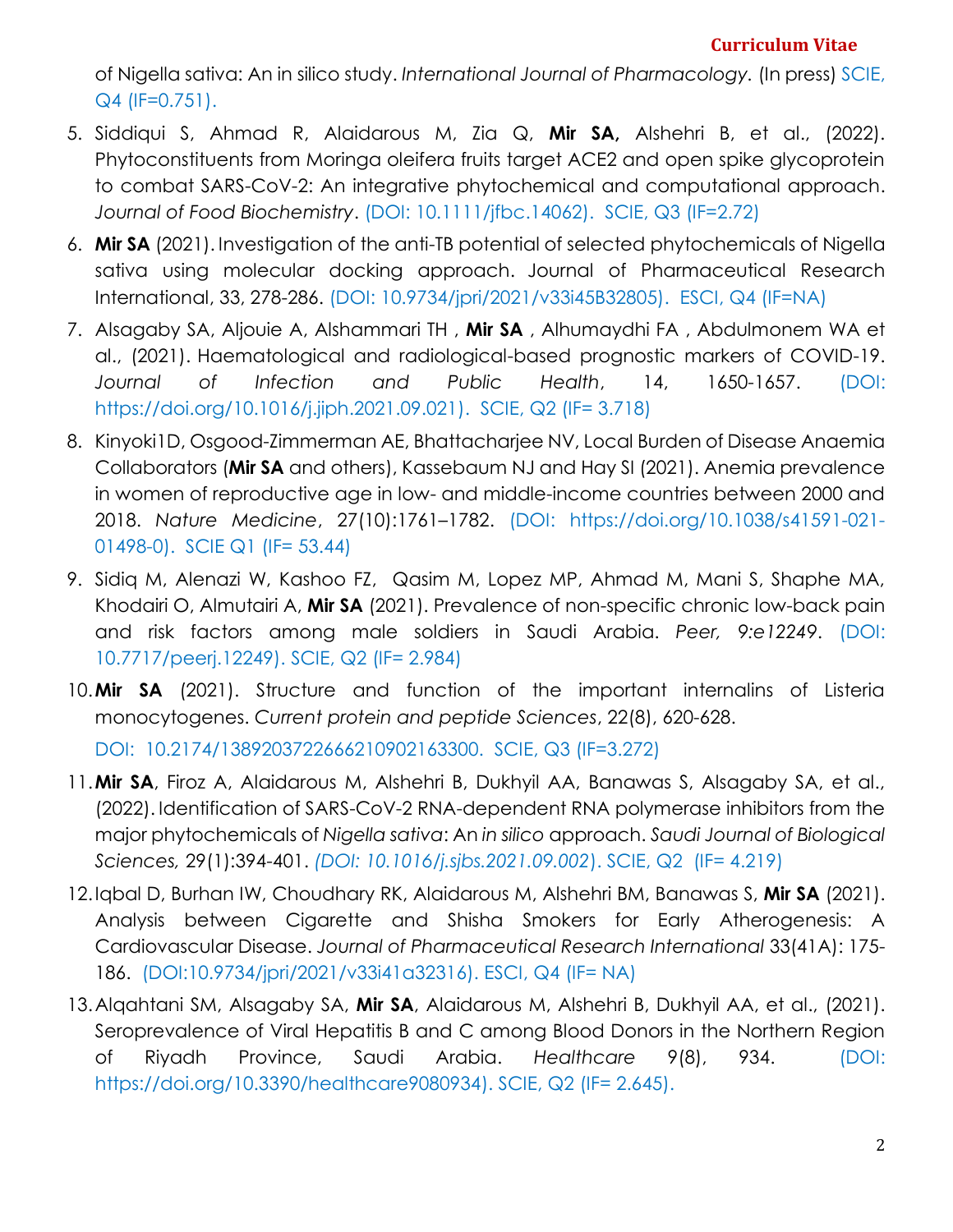- 14.**Mir SA**, Alshehri BA. (2021). Seroprevalence of hepatitis B and C viral infections in the premarital adult population of Al Majmaah, Saudi Arabia. *Malawi Medical Journal,* 33(3), 221-225**.** (DOI: 10.4314/mmj.v33i3.10)SCIE, Q4 (IF= 0.875).
- 15.Alaidarous M, Choudhary RK, Alharbi R, Banawas S, Alshehri B, Dukhyil AB, **Mir S**, Alsaweed M, Waly M (2021). Serum Lipid Profile in Patients Visiting King Khalid General Hospital in Majmaah, Saudi Arabia. *Bioscience Biotechnology Research Communications* 14:2, 563-569. (DOI: http://dx.doi.org/10.21786/bbrc/14.2.19). ESCI (IF= NA)
- 16.**Mir SA,** Alshehri BM, Alaidarous A, et al., (2020) Prevalence of Hemoglobinopathies (βthalassemia and sickle cell trait) in the Adult Population of Al Majma'ah, Saudi Arabia. *Hemoglobin* 44:1, 47-50. (DOI: 10.1080/03630269.2020.1729175). SCIE, Q4 (IF=0.849).
- 17. **Mir SA**, Sharma S. (2020). Adjunctive Immunotherapeutic Efficacy of N-formylated Internal Peptide of Mycobacterial Glutamine Synthetase in Mouse Model of Tuberculosis. *Protein and Peptide Letters* 27(3): 236 – 242**.**

(DOI: 10.2174/0929866526666191028151615). SCIE, Q4 (IF= 1.89).

- 18.**Mir SA**, Sharma S. (2019). Immunotherapeutic potential of an N-formylated peptide of *Listeria monocytogenes* in experimental tuberculosis. *Immunopharmacology and Immunotoxicology* 41:2, 292-298. (DOI: 10.1080/08923973.2019.1593446). SCIE, Q3 (IF= 2.73).
- 19.Bashir H, Wani BA, Ganai BA, **Mir SA** (2019). Protein Glycosylation: An Important Tool for Diagnosis or Early Detection of Diseases. A book chapter in the book *Protein Modificomics, from modifications to clinical perspectives, Edited by Tanveer Ali Dar and* Laishram Rajendrakumar Singh (ISBN-13: 978-0128119136). Publisher; Academic Press (An imprint of Elsevier). Book chapter
- 20.Alaidarous M, Choudhary RK, Waly MI, **Mir S**, Dukhyil AB, Saeed SS, Alshehri BM (2018). The prevalence of transfusion-transmitted infections and nucleic acid testing among blood donors in Majmaah, Saudi Arabia. *[Journal of Infection and Public Health](https://www.journals.elsevier.com/journal-of-infection-and-public-health)*11:5, 702- 706. (DOI: 10.1016/j.jiph.2018.04.008) SCIE, Q2 (IF= 3.718).
- 21.Mir BA, **Mir SA**, Khazir J, Tonfack LB, Cowan DA, Vyas D, Koul S (2015). Cold stress affects antioxidative response and accumulation of medicinally important withanolides in *Withaniasomnifera (L.)* Dunal*. Industrial Crops and Products* 74, 1008-1016. (DOI: [https://doi.org/10.1016/j.indcrop.2015.06.012\)](https://doi.org/10.1016/j.indcrop.2015.06.012). SCIE Q1 (IF= 5.645)
- 22.Wani SM, **Mir SA**, Sharma S (2015). Dual Role of Inflammation in Prognosis and Prevention of Tuberculosis. *Journal of Clinical and Cellular Immunology* 6: 298. (DOI: 10.4172/2155- 9899.1000298). Non-ISI (IF=3.146)
- 23.**Mir SA**, Verma I, Sharma S (2014). Immunotherapeutic potential of recombinant ESAT-6 protein in mouse model of experimental tuberculosis. *Immunology letters* 158, 88– 94. (DOI: 10.1016/j.imlet.2013.12.007). SCIE Q3 (IF= 3.685)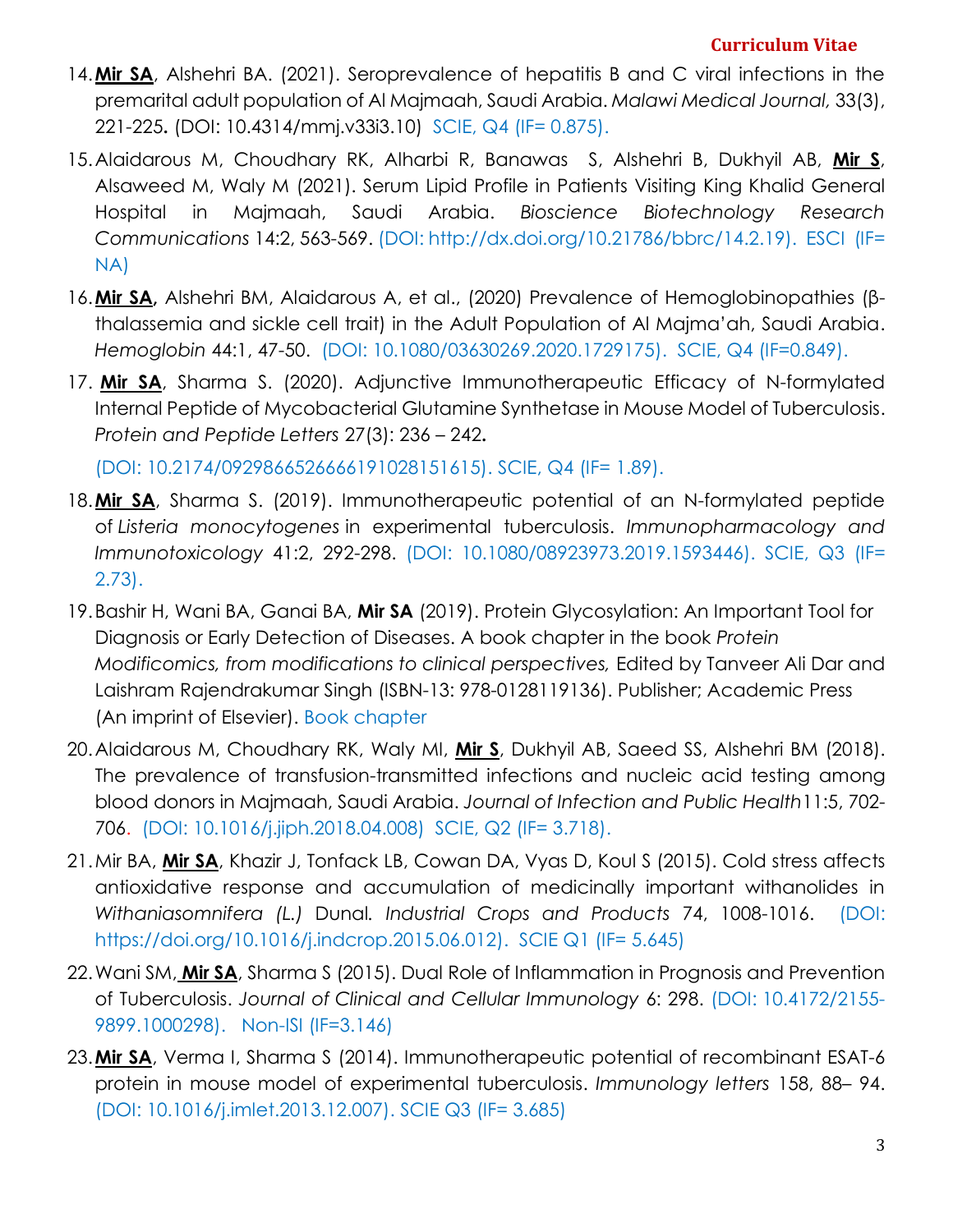- 24.**Mir SA**, Sharma S (2014). Immunotherapeutic potential of N-formylated peptides of ESAT-6 and glutamine synthetase in experimental tuberculosis. *International Immunopharmacology* 18, 298-303. (DOI: 10.1016/j.intimp.2013.09.010). SCIE Q2 (IF= 4.932).
- 25.Mir BA, **Mir SA**, Koul S (2014). In vitro propagation and withaferinA production in Withaniaashwagandha, a rare medicinal plant of India. *Physiology and Molecular Biology of Plants* 20, 357-64. (DOI: 10.1007/s12298-014-0243-5) SCIE Q2 (IF= 2.391)
- 26.**Mir SA**, Sharma S (2013). Role of MHC class Ib molecule, H2-M3 in host immunity against tuberculosis. *Vaccine* 31, 3818– 3825.

(DOI: [https://doi.org/10.1016/j.vaccine.2013.04.005\)](https://doi.org/10.1016/j.vaccine.2013.04.005). SCIE Q3 (IF=3.641)

- 27.**Mir SA**, Sharma S (2013). Cloning, expression and N-terminal formylation of ESAT-6 of Mycobacterium tuberculosis H37Rv. *Protein Expression and Purification* 92, 223–229. (DOI: 10.1016/j.pep.2013.09.005) SCIE Q4 (IF= 1.65).
- 28.Khazir J, Mir BA, **Mir SA**, Cowan D (2013). Natural products as lead compounds in drug discovery. *Journal of Asian Natural Products Research*15, 764–788. [\(https://doi.org/10.1080/10286020.2013.798314\)](https://doi.org/10.1080/10286020.2013.798314) SCIE Q3 (IF= 1.571)

### **RESEARCH/TEACHING EXPERIENCE**

- **From April 2016 to Present:** Assistant Professor, Department of Medical Laboratory Sciences, Majmaah University, Saudi Arabia.
- **September 2015 to March 2016:** DS Kothari Postdoctoral Fellow,Center of Research for Development (CORD), University of Kashmir, Srinagar-190006, India.
- **March to August 2015:** Visiting Scientist at CSIR-Pretoria, South Africa.
- **February to April 2015:** Part-time Teaching Assistant in Biochemistry Department at University of Pretoria, South Africa.
- **September2014 – August 2015:** Postdoctoral Fellow in Department of Biochemistry, University of Pretoria, South Africa.
- **23rd April to 18th September 2014:** Lecturer (contractual) in Department of Biochemistry, University of Kashmir, Srinagar, India.
- **2nd September to 31st December 2013:** Lecturer (contractual) in Department of Clinical Biochemistry, University of Kashmir, Srinagar, India.
- **2007 to 2013:** Six-years research experience during PhD. Besides PhD work, I was also involved in the following Research projects:
	- o Development of Sustained release antimycobacterial drug delivery system(s) against multidrug resistant tuberculosis employing PLG nanotechnology
	- o Mycobacterial peptide deformylase as a possible target for new generation antibacterial agents for experimental tuberculosis.
- **2006 to 2007:** Pre-PhD research experience as Junior Research Fellow in CSIR funded project on "Development of sustained release antimycobacterial drug delivery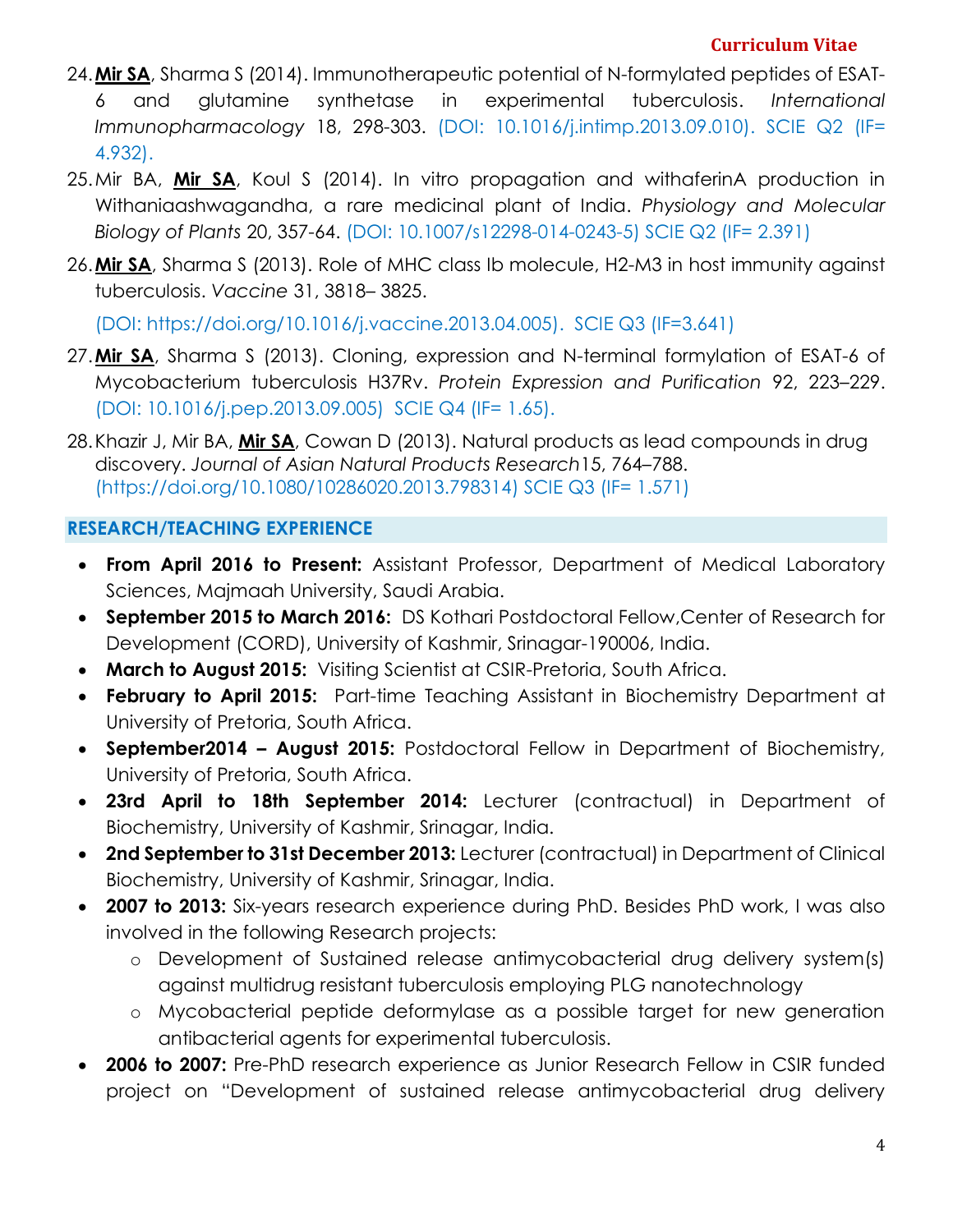system(s) against multidrug resistant tuberculosis employing PLG nanotechnology" under Professor Sadhna Sharma.

 **2005 to 2006:** One year research training during MSc Project entitled "Studies on separation and dehemation of alpha and beta subunits of adult human hemoglobin", at Biochemistry department, University of Kashmir, India.

# **HONOURS AND AWARDS**

- **2021-** Best Researcher award by VDGOOD professional association, India
- **2015-** Awarded Dr DS Kothari Postdoctoral Fellowship by UGC, New Delhi
- **2014-** Awarded UP-Postdoctoral Fellowship at University of Pretoria, South Africa.
- **2012 to 2013-** Recipient of **Senior Research Fellowship** from Indian Council of Medical Research (ICMR), New Delhi.
- **2009 to 2011-**Recipient of **Junior Research Fellowship** from Indian Council of Medical Research (ICMR), New Delhi.
- **2008-**Qualified the **ICMR–JRF** examination, a prestigious national level examination in Medical sciences.
- **2007-**Qualified the national level **PhD entrance test** at Postgraduate Institute of Medical Education & Research, Chandigarh, India.
- **2006 to 2007-**Recipient of **Junior Research Fellowship** in CSIR funded project entitled "Development of Sustained release antimycobacterial drug delivery system(s) against multidrug resistant tuberculosis employing PLG nanotechnology."
- **2005-**Qualified the prestigious **joint CSIR-UGC national eligibility test (NET)** examination in life Sciences.

### **PARTICIPATION IN SOCIETIES/SCIENTIFIC ORGANIZATIONS, JOURNALS AND/OR WEBSITES**

 Member of the International Association of Therapeutic Drug Monitoring and Clinical Toxicology (IATDMCT).

<https://www.iatdmct.org/component/membership/?task=directory&start=160>

- Editorial Board member of EC (E-Cronicon) Pulmonology and Respiratory Medicine Journal. <https://www.ecronicon.com/ECPRM-EB.php>
- Reviewer of **BMC Immunology** Journal [\(https://bmcimmunol.biomedcentral.com/articles/10.1186/s12865-015-0081-4\)](https://bmcimmunol.biomedcentral.com/articles/10.1186/s12865-015-0081-4)
- Bentham Ambassador of the Bentham Science Publishers. <http://www.benthamambassadors.com/index.php>
- Editor of SM Group Open Access eBook "**Recent Trends in Immunology**"

**ADMINISTRATIVE ASSIGNMENTS**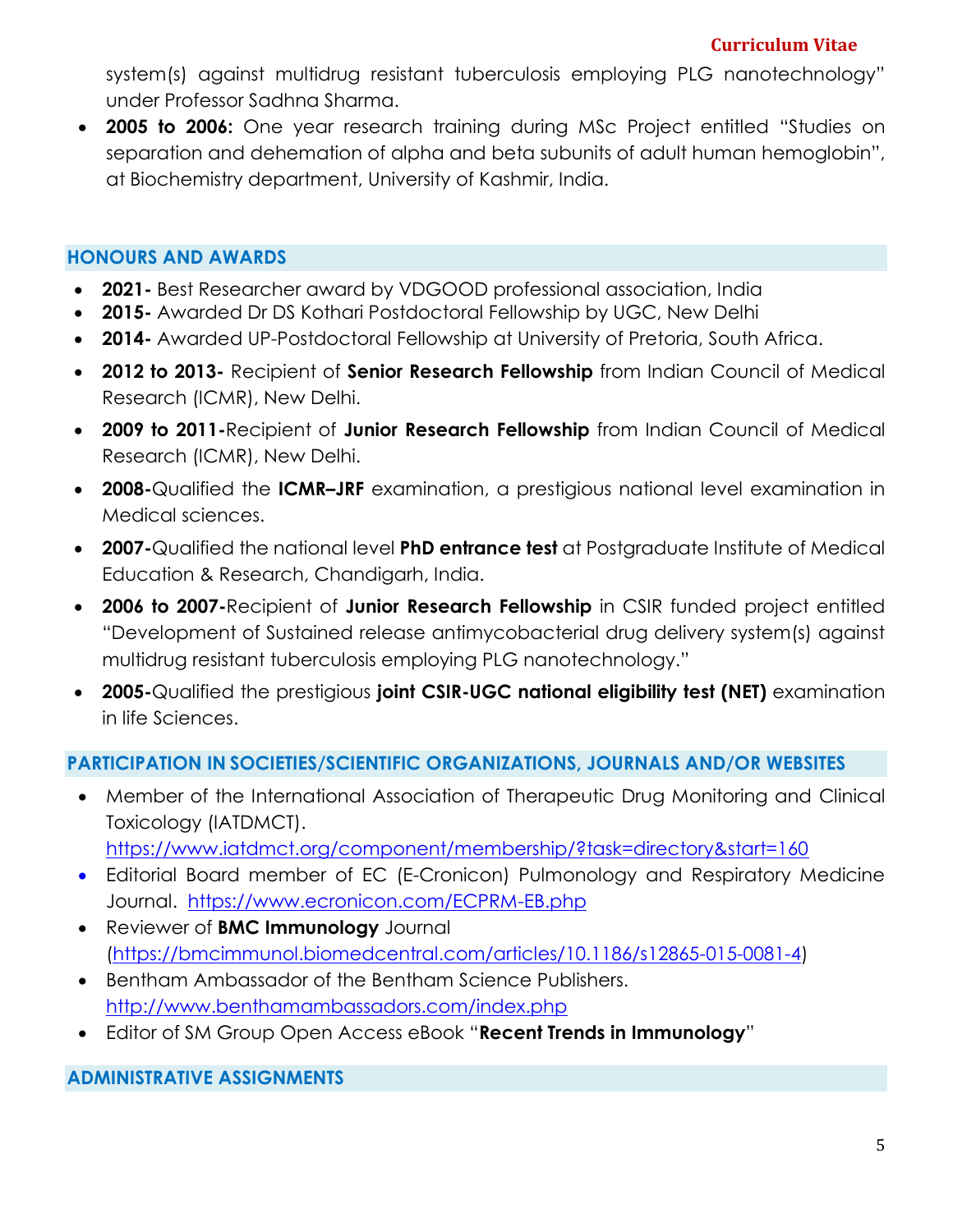- Member of Examination Unit for Bachelor Programs, College of Applied Medical Sciences, Majmaah University. **(1438 to present)**
- Member of Examination Unit for Master Programs, College of Applied Medical Sciences, Majmaah University. **(1441 to present)**
- Member of Academic Control Unit, College of Applied Medical Sciences, Majmaah University. **(1441 to present)**
- Member of Online teaching unit, College of Applied Medical Sciences, Majmaah University. **(1443 to present)**
- Member of Quality Assurance committee, Department of Medical Laboratory Sciences, Majmaah University. **(1438 to present)**
- Member of Curriculum committee for Master Program, Department of Medical Laboratory Sciences, Majmaah University. **(1440 to present)**
- Member of Curriculum committee for Bachelor Program, Department of Medical Laboratory Sciences, Majmaah University. **(1439 to present)**
- Member of Academic committee, Department of Medical Laboratory Sciences, Majmaah University. **(1438 to 1441)**
- Member of Student Affairs committee, Department of Medical Laboratory Sciences, Majmaah University. **(1438 to 1439)**
- Head of Assesment committee, Department of Medical Laboratory Sciences, Majmaah University. **(1438 to 1439)**

# **TEACHING ASSIGNMENTS**

I am currently involved in the teaching of several courses like Biochemistry, Immunology, Immunohematology, Physiology, Body fluids, Clinical Biochemistry, Cellular and Molecular Biology to the students of Medical Laboratory Sciences Department, Majmaah University, Saudi Arabia. In addition, I am also involved in basic and applied scientific research and I am publishing the scientific data in well reputed international journals.

### **MASTER THESIS SUPERVISION**

| <b>Thesis title</b>                     | <b>Student</b><br><b>Name</b><br>(university ID) | My Role    | <b>Submission date</b> |
|-----------------------------------------|--------------------------------------------------|------------|------------------------|
| Prevalence of Hepatitis B and C         | Saeed                                            | Main       | 8 May, 2021            |
| Blood Donors in North of<br>among       | Mohammed<br>Ali                                  | Supervisor |                        |
| Riyadh Region, Saudi Arabia             | Al-Qahtani                                       |            |                        |
|                                         | (411103799)                                      |            |                        |
| Clinical<br>Prevalence<br>and           | Mamdooh                                          | Main       | 7<br>November,         |
| Characteristics of Rheumatoid Arthritis | Adnan Abdullah                                   | Supervisor | 2021                   |
| in Madinah Region of Saudi Arabia       | Noor (411103790)                                 |            |                        |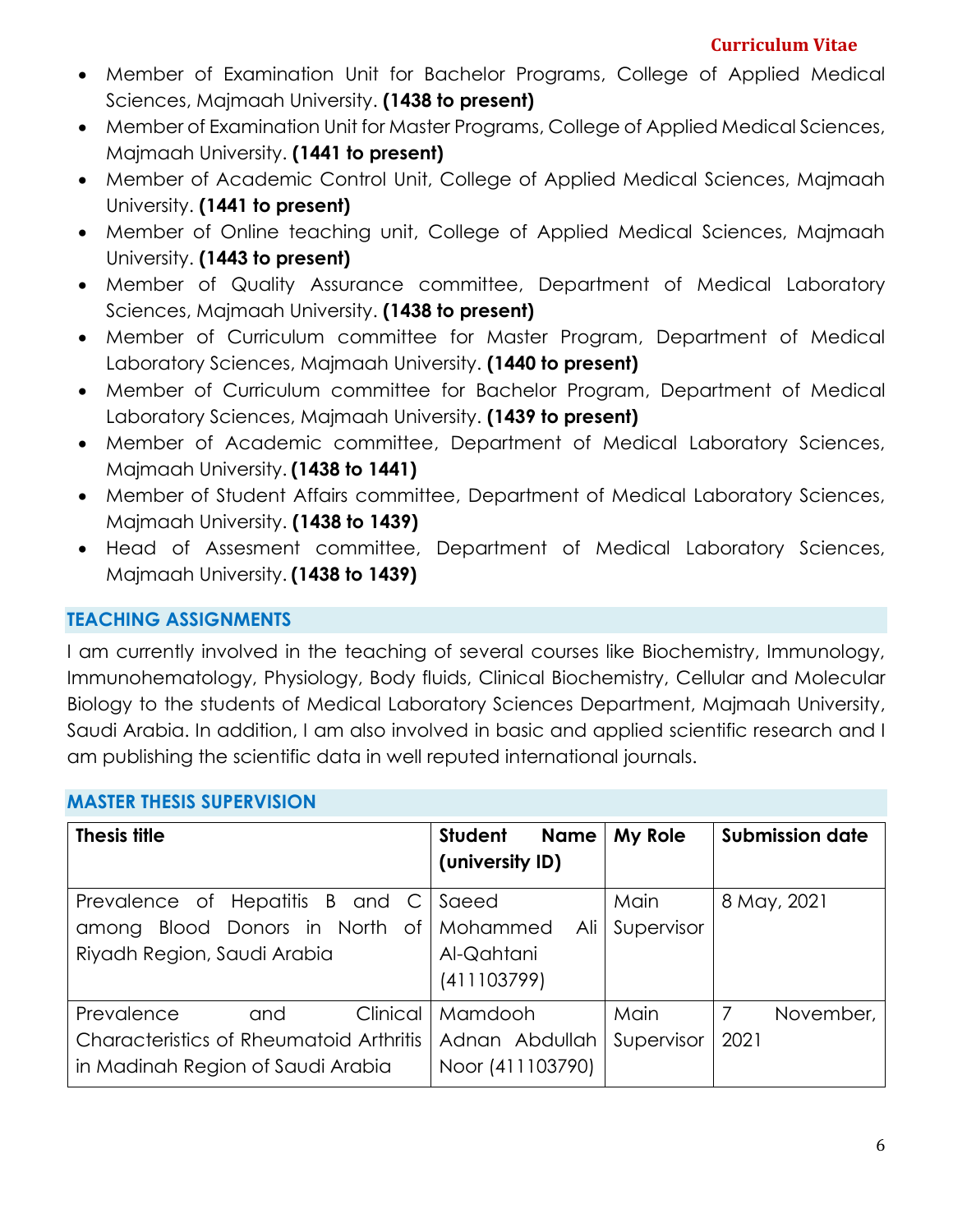| Investigating the impact of viral load   Talal                     | Hamad   Co- |             |             |
|--------------------------------------------------------------------|-------------|-------------|-------------|
| of COVID19 on the severity of the Alshamri<br>infection            | (411103795) | supervisor  | Nov, 2021   |
| Assessment of Pro-inflammatory and Abdulaziz                       |             | $Bin   Co-$ | In progress |
| Regulatory Cytokines in Saudi Patients   Abdur Rahman   supervisor |             |             |             |
| with Rheumatoid Arthritis                                          | (411103789) |             |             |

**CONFERENCES/SEMINARS/WORKSHOPS/SYMPOSIA outside Majmaah University**

- Attended the virtual workshop entitled "**International E-workshop on Bioinformatics"** organized by Department of Biotechnology, Delhi Technological University, Delhi-110042, India (December14-18, 2020)
- Attended the virtual conference entitled "**IATDMCT Virtual Congress"** organized by International Association of Therapeutic Drug Monitoring & Clinical Toxicology (IATDMCT). (September 14-16, 2020)
- Delivered an invited lecture in the workshop entitled **"Medical Laboratory Vision 2030"** organized by Majmaah University Stroke Research Chair (SATSC) & King Khalid General Hospital, Al Majmaah, Saudi Arabia (April 21-22, 2019)
- Participated in 11th**Jammu and Kashmir Science Congress (JKSC)**-2015 held at **University of Kashmir**.
- Attended the Two day National Symposium on **Biotechnological interventions for upgradation of food products of India** (BIUFPI) - 2015 organized by Department of Food Science and Technology, University of Kashmir, India. (September 9-10, 2015)
- Poster presentation in Biochemistry Symposium-2015 at **University of Pretoria**, **South Africa**.
- Attended the EMBO Global Exchange Lecture Course *Frontiers in innate immunity and drug discovery* from 6–11 July 2015 in **Johannesburg, South Africa.** (July 6-11, 2015)
- Attended Mini-workshop on *Synchrotron Radiation and Synchrotron-based Spectroscopies 2015* organized by University of Johannesburg, **South Africa**.
- Attended international conference on *Cellular and Molecular mechanisms of Disease processes 2014* organized by Department of Biotechnology, University of Kashmir, India. (April 13-16, 2014)
- Poster presentation in 9th**Jammu and Kashmir Science Congress (JKSC)** 2013 held at University of Kashmir.
- Golden Jubilee Celebrations CME-2012 on *Molecular Diagnosis of Genetic Diseases* organized by Department of Biochemistry, PGIMER, Chandigarh. (December 22-23, 2012).
- Symposium on *Advanced Techniques in Basic Research: Tools of 21st century* (May 2010) organized by Association of Basic Medical Scientists, PGIMER, Chandigarh, India. (May 1, 2010)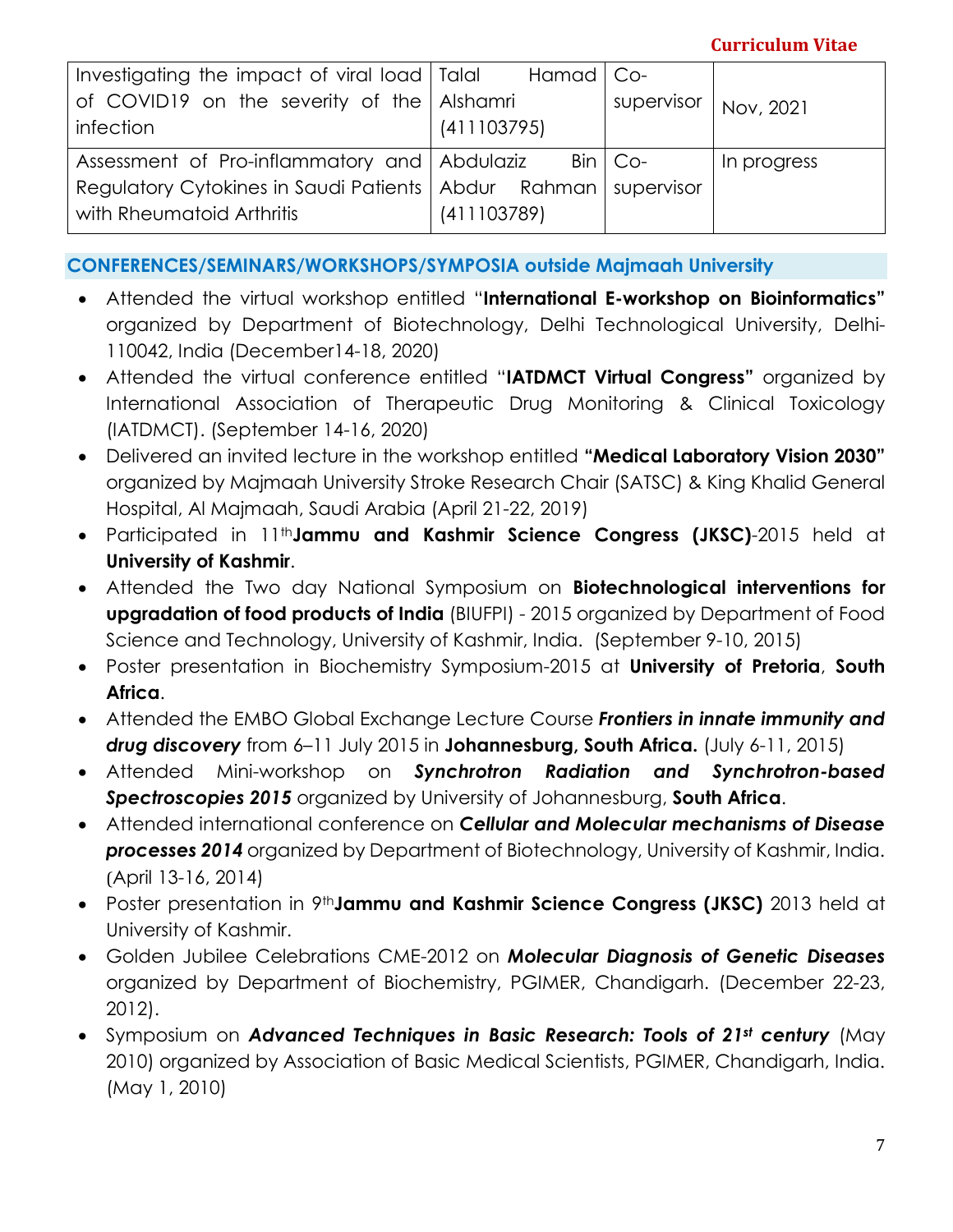Attended *Chandigarh Science Congress* (CHASCON-2008), organized by Punjab University, Chandigarh, India. (March 2008)

## **CONFERENCES/SEMINARS/WORKSHOPS/SYMPOSIA at Majmaah University**

- Attended a Webinar on **"Proteomics in Biomedical Research"**, organized by the Deanship of Research (DSR) at Majmaah University, Kingdom of Saudi Arabia (March 31, 2021)
- Attended the Workshop entitled **"Multiple Choice Questions in Basic & Clinical Sciences**" at College of Applied Medical Sciences, Majmaah University, Kingdom of Saudi Arabia (17/11/2019).
- Attended the Workshop entitled **"Psychometric analysis of measurements**" at College of Applied Medical Sciences, Majmaah University, Kingdom of Saudi Arabia (10/11/2019).
- Attended the Workshop entitled **"World Quality Month Awareness Campaign**" at College of Applied Medical Sciences, Majmaah University, Kingdom of Saudi Arabia (24/10/2019).
- Attended the Workshop entitled **"NCAAA SSRP - Review of Standards**" at College of Applied Medical Sciences, Majmaah University, Kingdom of Saudi Arabia(13/10/2019).
- Attended the Workshop entitled **"Importance of Researcher's ID**" at College of Applied Medical Sciences, Majmaah University, Kingdom of Saudi Arabia (29/09/2019).
- Attended the Workshop entitled **"Mandatory Requirements for NCAAA Program Accreditation**" at College of Applied Medical Sciences, Majmaah University, Kingdom of Saudi Arabia (15/09/2019).
- Attended the Workshop entitled **"Faculty Orientation Program**" at College of Applied Medical Sciences, Majmaah University, Kingdom of Saudi Arabia (08/09/2019).
- Attended the Workshop entitled **"Desire to Learn: D2L Training 4**" at College of Applied Medical Sciences, Majmaah University, Kingdom of Saudi Arabia (March 15, 2017).
- Attended the Workshop entitled **"How to prepare the Cognitive domain questions for Learning?**" at College of Applied Medical Sciences, Majmaah University, Kingdom of Saudi Arabia (March 7, 2017).
- Attended the Workshop entitled **"How to maximize D2L: Desire to Learn?**" at College of Applied Medical Sciences, Majmaah University, Kingdom of Saudi Arabia (February 22, 2017).
- Attended the Workshop entitled **"How to effectively implement various teaching strategies?**" at College of Applied Medical Sciences, Majmaah University, Kingdom of Saudi Arabia (February 16, 2017).
- Attended the Workshop entitled **"Course Evaluation Planning**" at College of Applied Medical Sciences, Majmaah University, Kingdom of Saudi Arabia (February 9, 2017).
- Attended the Workshop entitled **"How to prepare a Course Report**?" at College of Applied Medical Sciences, Majmaah University, Kingdom of Saudi Arabia (January 24, 2017).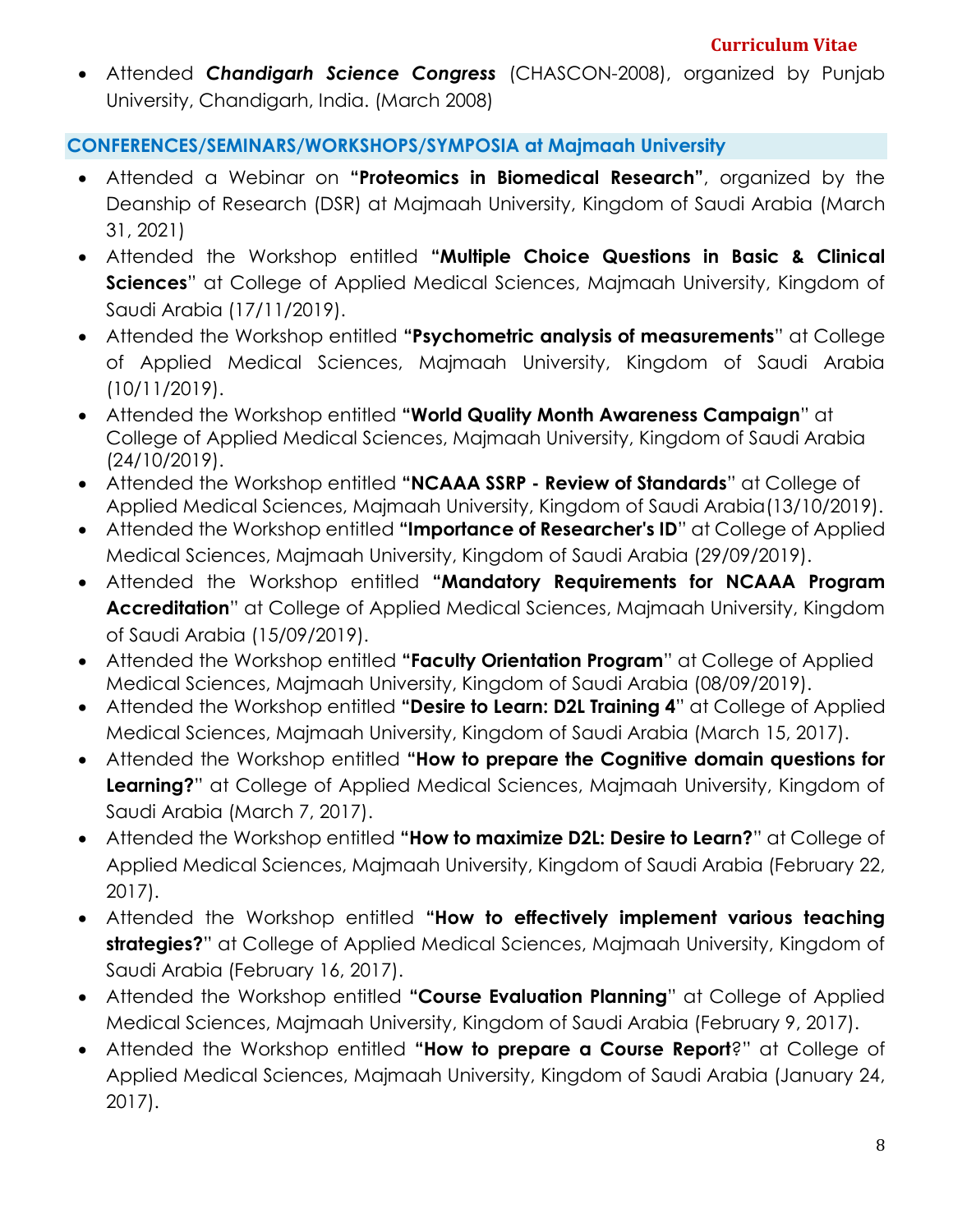- Attended the Workshop entitled "**The 1st Scientific day of Cancer Research at the College of Science"** in Zulfi, Kingdom of Saudi Arabia (April 13, 2017).
- Attended one day Symposium entitled "**Physical Therapy Management for Spasticity in Neurological Disorders"** organized by the Department of Physical Therapy and Health Rehabilitation in College of Applied Medical Sciences, Majmaah University, Kingdom of Saudi Arabia (December 14, 2016).
- Attended two days Symposium entitled "**Injuries Symposium, Prevention and Methods of Treatment and Rehabilitation"** held in College of Applied Medical Sciences, Majmaah University, Kingdom of Saudi Arabia (4–5 May, 2016).

## **SEMINAR PRESENTATIONS during PhD**

- Post translational modifications.
- High-fat diets cause insulin resistance despite an increase in muscle mitochondria.
- The role of oxygen availability in embryonic development and stem cell function.
- Membrane proteomics of phagosomes suggests a connection to autophagy.
- A microRNA regulatory mechanism of osteoblast differentiation.
- Autophagy and metabolism.
- The dynamic nature of autophagy in cancer

# **LABORATORY SKILLS AND TECHNICAL EXPERTISE**

- **Biochemical Techniques:** DNA, RNA and protein purification and estimation, thin layer chromatography, gel filtration chromatography, affinity chromatography, paper chromatography, UV-Vis. spectroscopic techniques, biochemical identification of mycobacterial strains.
- **Microbial Culture Techniques:**Culturing and maintenance of pathogenic and nonpathogenic cultures strains, plating methods, bacterial transformation, staining techniques such as Gram positive, negative and Acid Fast staining, Agar plate preparation, Colony Forming Units (CFU) enumeration, preparation of microbial cultures and use of laminar flow
- **Molecular biology and Proteomics techniques:**Plasmid isolation, isolation of genomic DNA from human blood, BLAST search for designing primers, polymerase chain reaction (conventional and reverse-transcriptase), cloning techniques, agarose gel electrophoresis, gel extraction and PCR product purification, restriction enzyme digestion and preparation of competent cells. SDS-PAGE, 2D-PAGE, western blotting, silver staining of proteins, mass spectrometry, MALDI-TOF
- **Immunological techniques:**ELISA (indirect, sandwich and peptide) and FACS, microscopy (light, inverted, fluorescence and scanning electron), cytotoxic T cell assay, estimation of various cytokines and chemokines, immunization of mice
- **Cell culture techniques:** Isolation and primary culture of peripheral blood mononuclear cells, splenocytes, neutrophils and peritoneal macrophages,